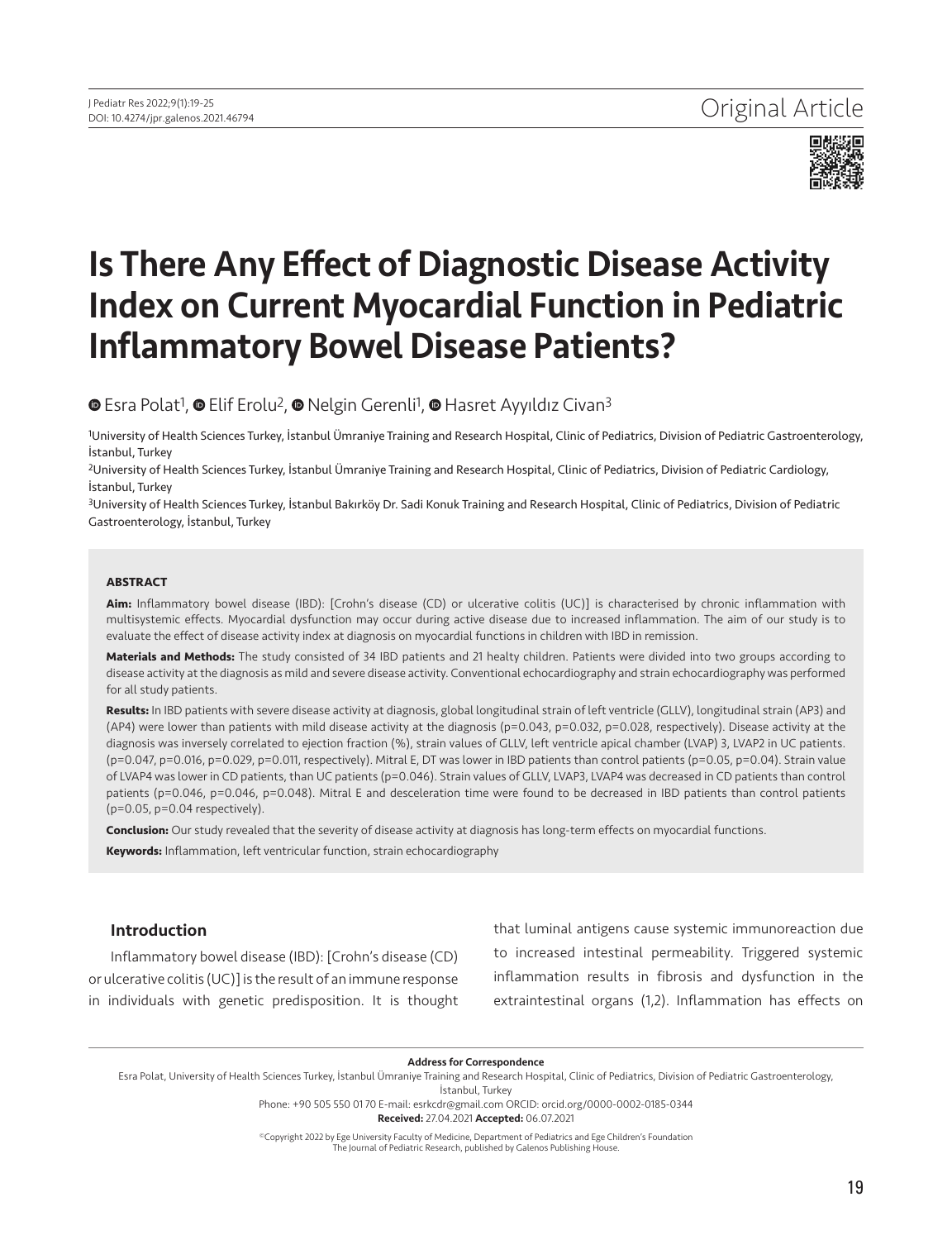cardiac structures either in an occult or overt manner. In acute exacerbation periods, pericarditis, myocarditis, arteritis, valvular regurgitation and tromboembolic events can be seen (3-5). Subtle myocardial involvement was shown in a few studies due to ongoing chronic low grade inflammation (6-8). We studied myocardial functions with conventional echocardiography and strain echocardiography, which gives more reliable information about global and segmental myocardial function. We investigated the effect of the severity of disease activity at the time of diagnosis on current myocardial functions by strain echocardiography. Patients in a remission period were chosen to exclude the effects of any increased inflammation of the active disease on myocardium.

# Materials and Methods

Of the 42 IBD patients followed up in two different paediatric gastroenterology centres, 34 patients in remission were included in this study. Additionally, twentyone healthy children were evaluated as a control group. The control group comprised patients referred to a paediatric gastroenterology clinic with non-specific abdominal pain with no systemic or cardiovascular disease. The diagnosis of 16 patients in the study group was CD and 18 of them were UC. The inclusion criteria of the study group was being in a remission period. IBD diagnosis was made based on clinical symptoms, radiological, endoscopic, and histopathological features according to the Montreal Classification and revised Porto Criteria (9,10). Paediatric CD activity index and paediatric UC activity index were recorded from the patients' medical records (11,12). The actual height, weight and blood pressure of all the patients were recorded. Body mass index (BMI) was obtained by means of the formula weight (kg)/ height<sup>2</sup> (m). Patients groups were established according to disease activity at the time of diagnosis as either mild or severe disease activity. There were no patients with moderate disease activity at the time of diagnosis. Written consent for the study was obtained from the parents of all the patients and this study was approved by the local ethics committee of the University of Health Sciences Turkey, Kanuni Sultan Süleyman Training and Research Hospital (approval no: 06, date: 29.06.2018).

## Echocardiographic Protocols and Definitions

Echocardiographic evaluation was performed using a Philips Affiniti 50C (Release 2.0.2 3000 Minuteman Road Andover, MA 01810 USA) echocardiography machine and 8-4 Mhz transducer in all subjects. Left ventricular diameters and systolic functions were assessed by M-mode

echocardiography at a parasternal long axis view. Pulsed wave Doppler was performed to determine the mitral inflow parameters, namely, mitral E velocity, mitral A velocity, interventricular contraction time and deceleration time (DT).

For strain analysis, standard 2D grayscale images of LV were performed. Apical 4-chamber, 3-chamber and 2-chamber (AP4, AP3 AP2, respectively) views were obtained for the longitudinal strain of LV as previously described (13). Circumferential strain was obtained by parasternal shortaxis views at the mitral valve plane, papillary muscle plane and apical plane (SAXB, SAXM, SAXA, respectively).

Synchronized with continuous electrocardiography, five consecutive cardiac cycles were recorded with frame rate of 60 and 90 frames per second. At end-systole, seven segments for longitudinal strain and six segments for circumferential strain were assessed by tracing the endocardial border line manually. Global longitudinal strain was obtained from the apical four-three-two chamber views and circumferential strain was obtained from the basal, mid-cavity, apical short axis views using speckle-tracking echocardiography software package (QLAB advanced ultrasound quantification soft release 10.4).

## Statistical Analysis

Twenty-two software package (IBM Corp., Armonk, NY, USA) was used for the analysis of the data. The Kolmogorov-Smirnov test was used to determine the distribution of normality. Data is expressed as mean ± standard deviation for variables; number and percentages (%) are given for categorical variables, Mann-Whitney U and Student's t-test were used for the comparison of groups, whichever being more appropriate. For the analysis of correlations, the Spearman rank correlation coefficient was used. Statistical significance was considered at a p-value <0.05.

## Results

This study consisted of 34 IBD patients (median: 11 years, range: 5-17 years, 10.9±3.9 years of age; 16 CD and 18 UC) and 21 healthy children (median: 12.5 years, range: 5-18 years, 11.6±4 years of age) as a control group (p=0.15). All patients in the IBD and control groups and in the subgroups of severe or mild disease activity were comparable in terms of age, sex, height, weight and BMI. Their demographic data is shown in Table I.

Eleven patients were undergoing mesalamine therapy, 23 patients were receiving mesalamine and azathiopurine therapy, 3 patients were being treated with mesalamine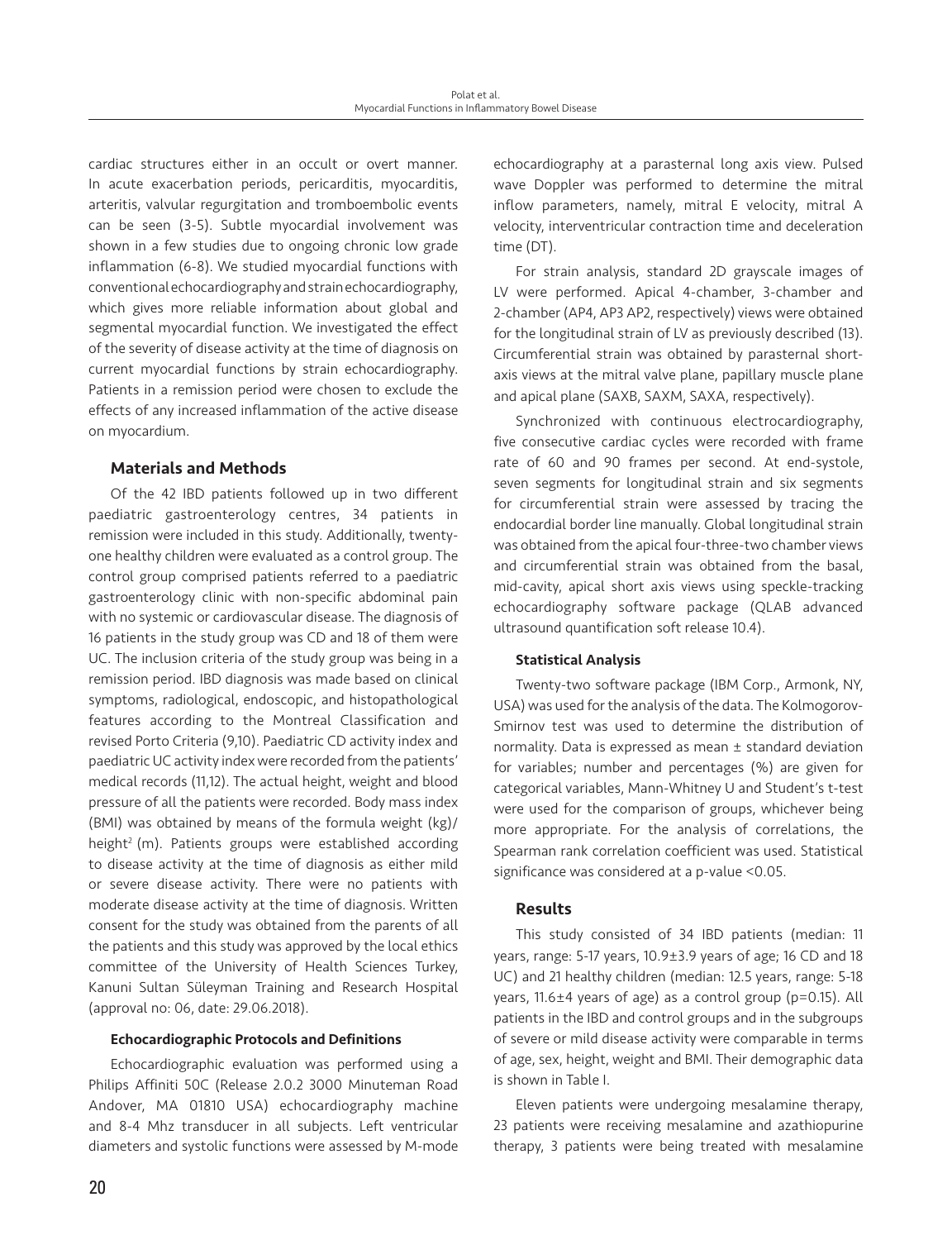and infliximab and 1 patient was receiving treatment with mesalamine, azathiopurine and infliximab. The duration of the disease was 29.4±23.4 months (median: 28 months; range: 3-96 months), the duration of treatment was 23.8±19.8 months (median: 23 months; range: 1-84 months), the activity index at the time of diagnosis was 51.3±12.8 (median: 50; range: 35-85), the activity index at the time of test was 7.1±8.4 (median: 5; range: 0-30). There were 3 patients who had perianal disease, 4 patients who had extra intestinal disease, and one patient who had perianal and extra intestinal disease.

Four CD and 12 UC patients had mild activity index and 12 CD and 6 UC patients had severe activity index at the time of diagnosis.

There were no statistically significant differences between the groups and subgroups in terms of left ventricular diameters, ejection fraction (EF%), and shortening fraction (SF%). Mitral inflow parameters revealed decreased mitral E and DT in IBD patients in comparison to the control patients (p=0.05, p=0.04) (Table II). DT was lower in IBD patients with severe disease activity in comparison to the control group and those IBD patients with mild disease activity (p=0.006, p=0.05) (Table III). Mitral E was lower in CD patients than in the control patients (p=0.038) and DT was lower in UC patients than in the control patients (p=0.02). Other conventional echocardiographic parameters were not statistically significantly different between the UC, CD and control group patients (Table IV).

## Strain Echocardiography

There was no statistical difference between the IBD and control patients in terms of the strain parameters of the left ventricle (Table II).

The strain value of LVAP4 was lower in those patients with CD  $(-17.1\pm3.3)$  than in patients with UC  $(-19.1\pm2.3)$ (p=0.046) (Table IV). The GLLV, LVAP4, and LVAP3 strain values were lower in the CD group than in the control patients (p=0.046, p=0.048, p=0.046 respectively).

In patients with severe disease activity at diagnosis, the strain values of GLLV (-17.1±2.9 vs -18.7±1.79), LVAP3 (-16.4±3.24 vs -19±2.8) and LVAP4 (-17.8±3.5 vs -19±2.5) were lower than in those patients with mild disease activity at the time of diagnosis (p=0.043, p=0.032, p=0.028, respectively). In addition, the strain values of GLLV (-17.1±2.9, vs -18±2.04) LVAP3 (-16.4±3.24 vs -17.7±2.7), and LVAP4 (-17.8±3.5 vs -18.5±2.1) were lower in those IBD patients with severe disease activity than in the control patients (p=0.044, p=0.018, p=0.028, respectively) (Table  $III$ ).

Disease activity at the time of diagnosis was inversely correlated to EF (%) (p=0.047 r=-0.50) and the strain values of GLLV (p=0.016, r=-0.57), LVAP3 (p=0.029, r=-0.53), and LVAP2 (p=0.011, r=-0.53) in UC patients.

## **Discussion**

IBD is a chronic inflammatory immune mediated disease with acute exacerbation and remission periods. Chronic inflammation exists systemically, extending beyond the gut in addition to local inflammation. The status of chronic inflammation is the main cause of extra intestinal manifestations. Cardiac involvement is often in the form of pericarditis and myocarditis during acute exacerbation periods (14-16). Endocarditis, atrioventricular block and arrhythmias are the other forms of cardiac involvement in IBD (17,18). Subtle myocardial involvement in IBD patients was shown in a few studies via strain echocardiography

| Table I. Demographic and echocardiographic features of study patients |                       |                                        |                  |         |       |      |  |
|-----------------------------------------------------------------------|-----------------------|----------------------------------------|------------------|---------|-------|------|--|
|                                                                       |                       | Demographic features of study patients |                  |         |       |      |  |
|                                                                       | Mild disease activity | Severe disease activity                | Control          | p-value | $p^*$ | рt   |  |
| Gender (M/F)                                                          | 8/7                   | 10/9                                   | 10/11            | 0.57    | 0.35  | 0.47 |  |
| Age (years)                                                           | $9.9 \pm 2.3$         | $11.9 \pm 2.8$                         | $11.6 \pm 4.02$  | 0.15    | 0.23  | 0.68 |  |
| Weight (kg)                                                           | $38 + 10$             | $38.8 + 9.5$                           | $39.4 \pm 17$    | 0.25    | 0.75  | 0.46 |  |
| Height (cm)                                                           | $139 \pm 24$          | $141.3 \pm 19.4$                       | $145.3 \pm 22.8$ | 0.54    | 0.64  | 0.37 |  |
| BMI                                                                   | $15.9 \pm 2.4$        | $16.8 \pm 1.7$                         | $17.6 \pm 2.8$   | 0.10    | 0.35  | 0.78 |  |
| SBP (mmHg)                                                            | $98 + 7.8$            | $105 \pm 6.7$                          | $101 \pm 9.7$    | 0.19    | 0.44  | 0.62 |  |
| DBP (mmHg)                                                            | $59 \pm 8.9$          | $62+9.2$                               | $60.4 \pm 10.4$  | 0.09    | 0.12  | 0.38 |  |
| Pulse Pressure                                                        | $41 \pm 6.7$          | $40.9 \pm 5.8$                         | $42.6 \pm 6.4$   | 0.23    | 0.35  | 0.17 |  |
|                                                                       |                       |                                        |                  |         |       |      |  |

p: p-value for mild disease activity vs severe disease activity, p\*: p-value for severe disease activity vs control, p†: p-value for mild disease activity vs control M/F: Male/Female, BMI: Body mass index, SBP: Systolic blood pressure, DBP: Diastolic blood pressure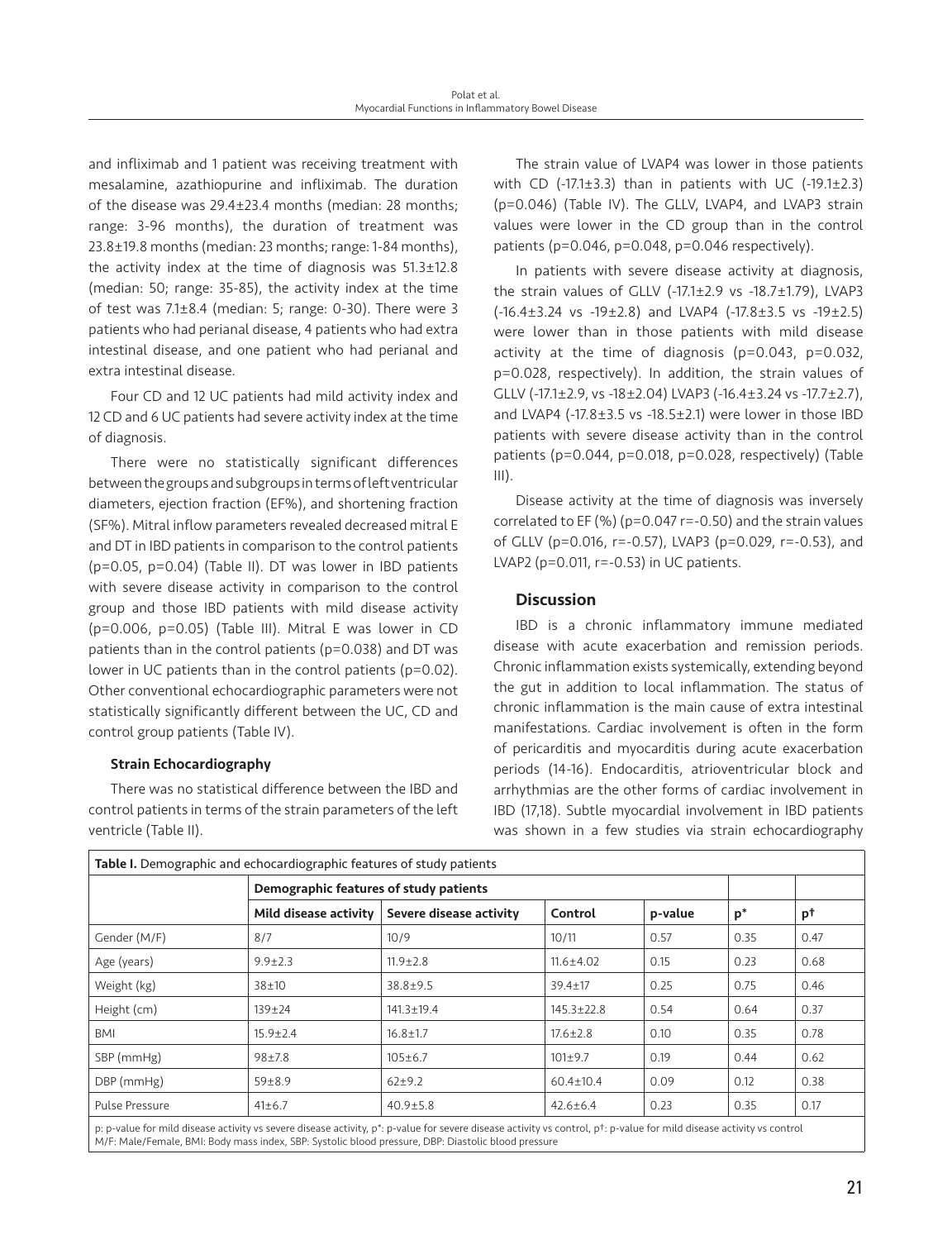(6-8). Subclinical myocardial involvement cannot be shown by standard conventional echocardiography because of its limitations, such as being angle and geometry dependent and also being affected by volume load. Strain echocardiography provides segmental myocardial wall functions and is not dependent on the angle or the user.

Hensel et al. (6) showed that the global strain rate was depressed in paediatric IBD patients who were in active or remission periods in comparison to control patients. We demonstrated that children with severe disease activity at diagnosis had worse global longitudinal strain than those children with mild disease activity at diagnosis.

It was revealed that the disease activity index of CD was inversely correlated to the global longitudinal strain of LV in adult IBD patients (7). In adult patients with CD and UC disease, the activity index was correlated inversely to the

| IBD and control patients               |                  |                                      |  |  |  |  |  |  |
|----------------------------------------|------------------|--------------------------------------|--|--|--|--|--|--|
| Demographic features of study patients |                  |                                      |  |  |  |  |  |  |
| <b>IBD</b>                             | Control          | p-value                              |  |  |  |  |  |  |
| M-Mod echocardiography                 |                  |                                      |  |  |  |  |  |  |
| $6 + 1.33$                             | $5.8 \pm 1.32$   | 0.82                                 |  |  |  |  |  |  |
| 35.4±7.24                              | $35.6 \pm 8.1$   | 0.80                                 |  |  |  |  |  |  |
| $22.9 \pm 5.1$                         | $22.2 + 4$       | 0.70                                 |  |  |  |  |  |  |
| $42.8 \pm 0.73$                        | $43.4 \pm 0.86$  | 0.47                                 |  |  |  |  |  |  |
| $34.8 \pm 3.72$                        | $37.4 \pm 5.8$   | 0.13                                 |  |  |  |  |  |  |
| $64 + 4.26$                            | $67.4 \pm 5.74$  | 0.07                                 |  |  |  |  |  |  |
| Mitral <b>inflow</b> parameters        |                  |                                      |  |  |  |  |  |  |
| 90.6±14.4                              | $98.4 \pm 16.3$  | 0.05                                 |  |  |  |  |  |  |
| $63.3 \pm 15.8$                        | $59.4 \pm 12.4$  | 0.22                                 |  |  |  |  |  |  |
| 149±0.32                               | $177 + 0.37$     | 0.04                                 |  |  |  |  |  |  |
| $64.7 \pm 15.5$                        | $61.9 \pm 6.8$   | 0.26                                 |  |  |  |  |  |  |
|                                        |                  |                                      |  |  |  |  |  |  |
| $-18.3 \pm 3.03$                       | $-18.5 \pm 2.1$  | 0.70                                 |  |  |  |  |  |  |
| $-17.8 \pm 3.5$                        | $-17.7 \pm 2.7$  | 0.97                                 |  |  |  |  |  |  |
| $-17.7 \pm 3.07$                       | $-18.1 \pm 2.8$  | 0.54                                 |  |  |  |  |  |  |
| $-17.9 \pm 2.7$                        | $-18 + 2.04$     | 0.50                                 |  |  |  |  |  |  |
| $-18.1 \pm 4.4$                        | $-20.7 + 5.1$    | 0.90                                 |  |  |  |  |  |  |
| $-20.7 + 5.2$                          | $-23.4 \pm 5.3$  | 0.11                                 |  |  |  |  |  |  |
| $-24.7 + 8$                            | $-25.6 \pm 6.1$  | 0.69                                 |  |  |  |  |  |  |
| $-23.4 \pm 9.1$                        | $-23.2 \pm 3.04$ | 0.95                                 |  |  |  |  |  |  |
|                                        |                  | Strain echocardiography measurements |  |  |  |  |  |  |

IBD: Inflammatory bowel disease, m<sup>2</sup>: body surface area, IVSd: Interventricular septal defect, LVDd: Left ventricular diastolic diameter, LVDs: Left ventricular systolic diameter, SF (%): Shortening fraction, EF (%): Ejection fraction, DT: Desceleration time, IVRT: Isovolumetric relaxation time

global longitudinal strain (7,8). Hensel et al. (6) found no difference in terms of myocardial functions shown by strain echocardiography between CD and UC patients. However, we showed that the longitudinal strain parameters were depressed in CD in comparison to both the control patients and the UC patients. On the other hand, we found that disease activity at diagnosis was inversely correlated to the EF% and global strain value of the left ventricle in paediatric UC patients.

Chronic inflammation is associated with increased collagen type I, III, and V in IBD patients (19-23). The increased synthesis of procollagen type 3 also plays a role in the fibrosis process of other organs such as the pancreas, lungs and liver in IBD (23-25). Abnormal collagen deposition (increased serum procollagen 3 peptides) in peripheral circulation and the degradation of type I collagen was shown in IBD cases (19,20). Increased procollagen type 3 is a marker used in the follow-up and prediction of the prognosis in dilated cardiomyopathy and heart failure (26,27). In the adult group, the risk of cardiac diseaserelated hospitalization was found to be 37%, especially in the acute exacerbation phase of the disease (28). Acute hyperinflammation is another important risk factor for myocardial decompensation. Fibrosis and fibrosis related abnormal collagen composition may be the cause of ventricular volume increases and myocardial dysfunction. Thickening of the mitral valve and mitral valve prolapse may be associated with this finding in IBD patients (29).

Altered endothelial dysfunction was shown in the gut of IBD patients (30). Endothelial dysfunction is not restricted to the gut endothelium, but it is seen in the entire endothelium as a marker of the systemic extent of the inflammation (31,32).

Decreased mitral E and DT shows impairment in the early filling of the left ventricle, especially in those patients with severe disease activity. The effect of both chronic inflammation and flares of acute exacerbations on myocardial function and cardiovascular health has been shown in studies in adult IBD patients. It has been shown that adult IBD patients have coronary microvascular dysfunction leading to myocardial systolic and diastolic dysfunction (33). A study conducted with the adult population revealed that for myocardial infarction, having IBD is an independent risk factor (34).

We demonstrated the effect of disease severity at the time of diagnosis on long-term myocardial function. In paediatric patients, the negative effects of systemic inflammation on myocardium at the time of diagnosis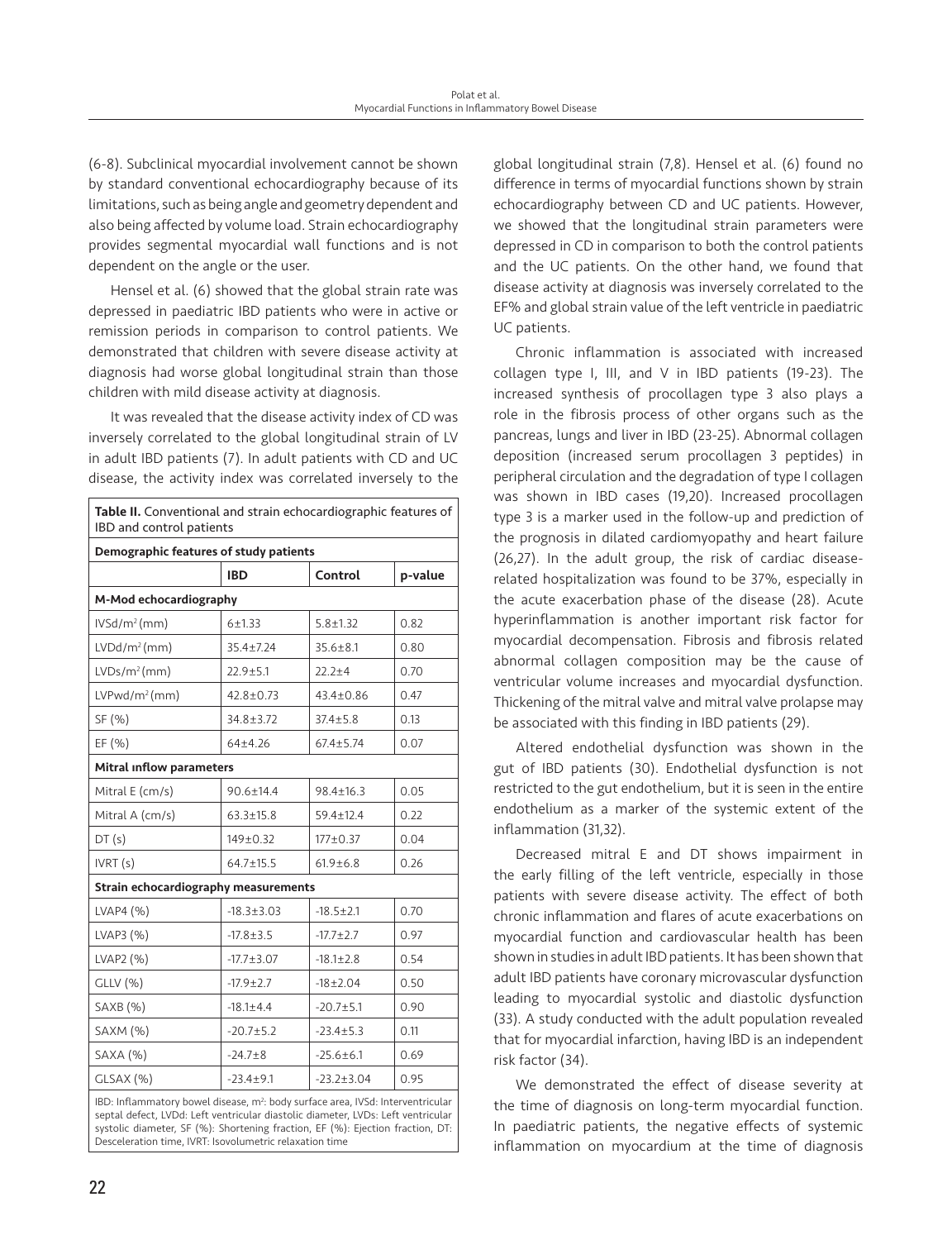| Polat et al.                                       |
|----------------------------------------------------|
| Myocardial Functions in Inflammatory Bowel Disease |

| Table III. Echocardiographic features and strain echocardiographic measurements in IBD patients with mild disease activity, IBD patients<br>with severe disease activity and control patients |                       |                         |                  |         |                |      |  |
|-----------------------------------------------------------------------------------------------------------------------------------------------------------------------------------------------|-----------------------|-------------------------|------------------|---------|----------------|------|--|
|                                                                                                                                                                                               | Mild disease activity | Severe disease activity | Control          | p-value | $\mathsf{p}^*$ | pt   |  |
| IVSd/m <sup>2</sup>                                                                                                                                                                           | $5.7 \pm 1.43$        | $6.3 \pm 1.21$          | $5.8 \pm 1.32$   | 0.64    | 0.65           | 0.39 |  |
| LVDd/m <sup>2</sup>                                                                                                                                                                           | $34.4 \pm 7.1$        | $37.8 \pm 4.8$          | $35.6 \pm 8.1$   | 0.43    | 0.23           | 0.43 |  |
| LVSd/m <sup>2</sup>                                                                                                                                                                           | $22.5 \pm 3.1$        | $23.3 + 4.4$            | $22.2 + 4.1$     | 0.56    | 0.85           | 0.21 |  |
| LVPwd/m <sup>2</sup>                                                                                                                                                                          | $4.4 \pm 0.61$        | $4.11 \pm 0.64$         | $4.34 \pm 0.86$  | 0.22    | 0.47           | 0.19 |  |
| SF%                                                                                                                                                                                           | $35.6 \pm 2.72$       | $33.5 \pm 3.9$          | $37.4 \pm 5.8$   | 0.36    | 0.09           | 0.09 |  |
| EF%                                                                                                                                                                                           | $66 \pm 3.16$         | $62 \pm 3.41$           | $67.4 \pm 5.74$  | 0.22    | 0.07           | 0.78 |  |
| Mitral E                                                                                                                                                                                      | $93.7 \pm 12.4$       | 89.4±14.5               | $98.4 \pm 16.3$  | 0.54    | 0.89           | 0.79 |  |
| Mitral A                                                                                                                                                                                      | $64.2 \pm 14.5$       | $61.5 \pm 13.2$         | $59.4 \pm 12.4$  | 0.65    | 0.63           | 0.53 |  |
| <b>DT</b>                                                                                                                                                                                     | $167 + 5.2$           | 131±4.9                 | $177 + 3.7$      | 0.05    | 0.006          | 0.46 |  |
| <b>IVRT</b>                                                                                                                                                                                   | $63.7 \pm 14.5$       | $65.3 \pm 13.3$         | $61.9 \pm 6.8$   | 0.77    | 0.44           | 0.63 |  |
| LVAP4                                                                                                                                                                                         | $-19\pm2.5$           | $-17.8 \pm 3.5$         | $-18.5 \pm 2.1$  | 0.028   | 0.028          | 0.43 |  |
| LVAP3                                                                                                                                                                                         | $-19\pm2.8$           | $-16.4 \pm 3.24$        | $-17.7 \pm 2.7$  | 0.032   | 0.018          | 0.76 |  |
| LVAP <sub>2</sub>                                                                                                                                                                             | $-18.2 \pm 1.98$      | $-17.4 \pm 3.5$         | $-18.1 \pm 2.8$  | 0,65    | 0.08           | 0.91 |  |
| <b>GLLV</b>                                                                                                                                                                                   | $-18.7 \pm 1.79$      | $-17.1 \pm 2.9$         | $-18 \pm 2.04$   | 0,043   | 0.044          | 0.54 |  |
| SAXB                                                                                                                                                                                          | $-18.3 \pm 4.1$       | $-18.6 \pm 3.1$         | $-20.7 + 5.1$    | 0.55    | 0.67           | 0.58 |  |
| SAXM                                                                                                                                                                                          | $-20.6 \pm 5.1$       | $-21±5.9$               | $-23.4 \pm 5.3$  | 0.63    | 0.71           | 0.51 |  |
| SAXA                                                                                                                                                                                          | $-25.6 \pm 6.5$       | $-23.6 \pm 9$           | $-25.6 \pm 6.1$  | 0.39    | 0.61           | 0.48 |  |
| <b>GLSAX</b>                                                                                                                                                                                  | $-21.7 \pm 3.9$       | $-25.1 \pm 1.24$        | $-23.2 \pm 3.04$ | 0.83    | 0.72           | 0.63 |  |

LVAP: Left ventricle apical chamber, GLLV: Global longitudinal left ventricle strain, SAXB: Short axis basal strain (mitral valve plane), SAXM: Short axis medial strain (papillary muscle plane), SAXA: Short axis apical strain, GLSAX: Global short axis strain, IBD: Inflammatory bowel disease

p: P-value for mild disease activity vs severe disease activity

p\*: P-value for severe disease activity vs control

p†: P-value for mild disease activity vs control

| Table IV. Strain echocardiographic measurements of ulcerative colitis, Crohn's disease and control patients |                 |                 |                 |         |       |       |  |  |
|-------------------------------------------------------------------------------------------------------------|-----------------|-----------------|-----------------|---------|-------|-------|--|--|
|                                                                                                             | <b>UC</b>       | <b>CD</b>       | Control         | p-value | $p^*$ | pt    |  |  |
| M-mod echocardiography                                                                                      |                 |                 |                 |         |       |       |  |  |
| IVSd/m <sup>2</sup>                                                                                         | $6.5 \pm 1.38$  | $6.1 \pm 1.1$   | $5.9 \pm 1.3$   | 0.12    | 0.09  | 0.08  |  |  |
| LVDd/m <sup>2</sup>                                                                                         | $38 + 7.4$      | $37.4 \pm 7.7$  | $35 + 8.1$      | 0.45    | 0.089 | 0.067 |  |  |
| LVSd/m <sup>2</sup>                                                                                         | $25.1 \pm 4.4$  | $23.3 \pm 3.9$  | $22.2 + 4$      | 0.54    | 0.61  | 0.86  |  |  |
| LVPwd/m <sup>2</sup>                                                                                        | $4.6 \pm 0.7$   | $4.4 \pm 0.3$   | $4.3 \pm 0.8$   | 0.61    | 0.77  | 0.43  |  |  |
| SF (%)                                                                                                      | $34.9 \pm 3.5$  | 36±3.7          | $37.4 + 5$      | 0.21    | 0.32  | 0.27  |  |  |
| EF (%)                                                                                                      | $64.5 \pm 4.5$  | 64±3.9          | $67.4 \pm 5.7$  | 0.27    | 0.33  | 0.41  |  |  |
| <b>Mitral inflow parameters</b>                                                                             |                 |                 |                 |         |       |       |  |  |
| Mitral E                                                                                                    | $92.8 \pm 15.9$ | $86.7 \pm 18.5$ | $97.4 \pm 14.3$ | 0.08    | 0.038 | 0.62  |  |  |
| Mitral A                                                                                                    | $64 + 17$       | $58.5 \pm 17$   | $59.4 \pm 12$   | 0.21    | 0.66  | 0.12  |  |  |
| DT                                                                                                          | $142 + 34$      | $130 + 49$      | $149 + 28$      | 0.09    | 0.63  | 0.02  |  |  |
| <b>IVRT</b>                                                                                                 | $60 + 11$       | $69 + 18$       | $62 + 18$       | 0.15    | 0.09  | 0.28  |  |  |
| Strain echocardiography measurements                                                                        |                 |                 |                 |         |       |       |  |  |
| LVAP4                                                                                                       | $-19.1 \pm 2.3$ | $-17.1 \pm 3.3$ | $-19±1.9$       | 0.046   | 0.048 | 0.65  |  |  |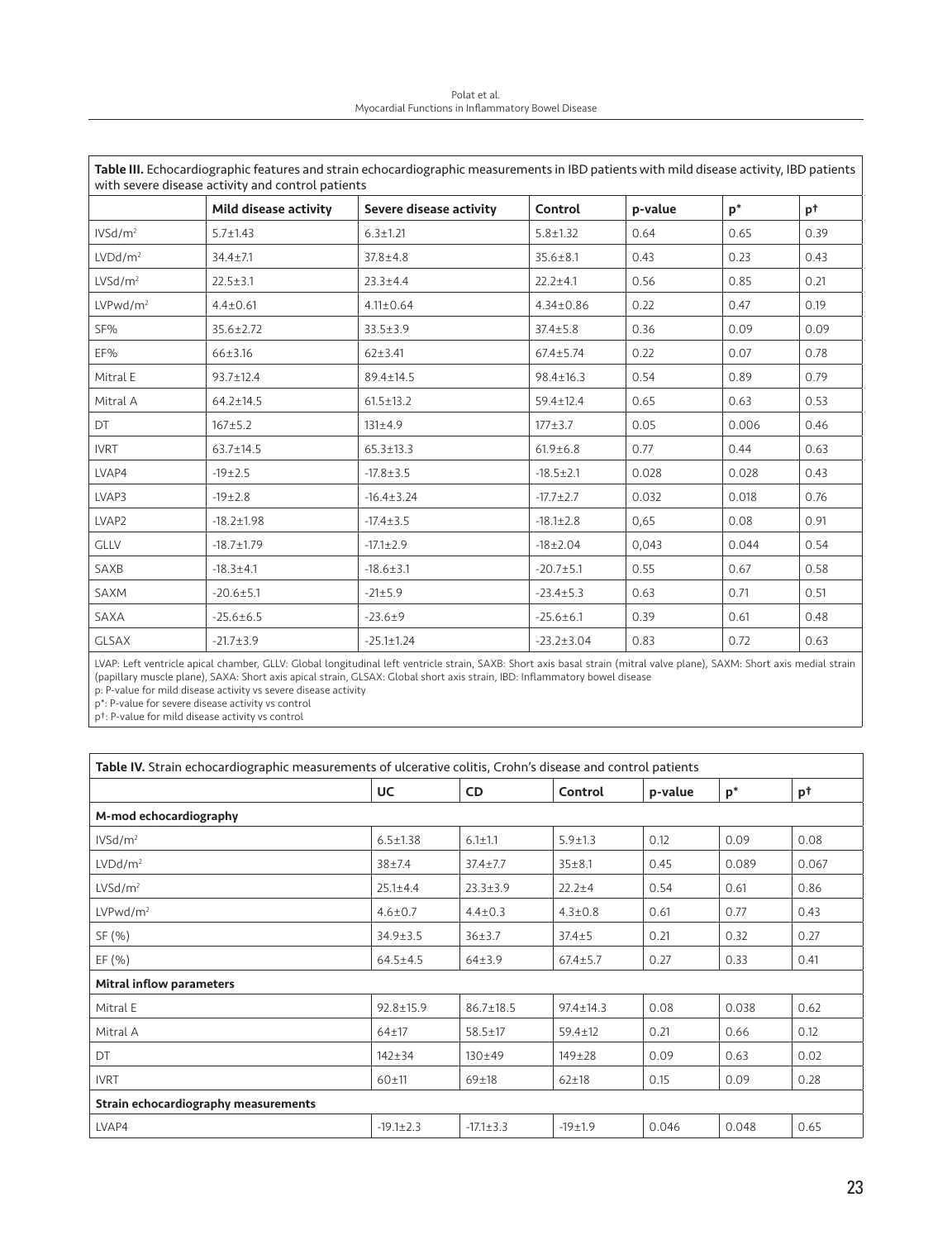Polat et al. Myocardial Functions in Inflammatory Bowel Disease

| <b>Table IV. Continued</b> |                  |                  |                 |         |       |      |  |
|----------------------------|------------------|------------------|-----------------|---------|-------|------|--|
|                            | UC               | CD.              | Control         | p-value | $p^*$ | pt   |  |
| LVAP3                      | $-18.3 \pm 3.02$ | $-17.2 + 4.1$    | $-19.2 \pm 2.1$ | 0.48    | 0.046 | 0.51 |  |
| LVAP <sub>2</sub>          | $-18.3 \pm 2.3$  | $-17+3.7$        | $-18.4 \pm 2.3$ | 0,38    | 0.41  | 0.76 |  |
| <b>GLLV</b>                | $-18.6 \pm 1.82$ | $-17.06 \pm 3.3$ | $-19\pm2.1$     | 0,15    | 0.046 | 0.57 |  |
| SAXB                       | $-18.1 \pm 3.6$  | $-18.1 \pm 5.2$  | $18.5 \pm 1.99$ | 0.90    | 0.75  | 0.69 |  |
| SAXM                       | $-19.5 \pm 5.2$  | $-22.1 \pm 5.1$  | $-21.8 \pm 4.8$ | 0.17    | 0.53  | 0.46 |  |
| SAXA                       | $-25.1 \pm 8.2$  | $-24.1 \pm 7.9$  | $-24.2 \pm 5$   | 0.73    | 0.67  | 0.71 |  |
| <b>GLSAX</b>               | $-22.6 \pm 6.9$  | $-24.2 \pm 11.3$ | $-21.4 \pm 3.7$ | 0.65    | 0.58  | 0.72 |  |

p: P-value for Crohn's disease vs ulserative colitis

p\*: P-value for Crohn's disease vs control

p†: P-value for ulserative colitis vs control

UC: Ulserative colitis, CD: Crohn's disease, LVAP: Left ventricle apical chamber, GLLV: Global longitudinal left ventricle strain, SAXB: Short axis basal strain (mitral valve plane), SAXM: Short axis medial strain (papillary muscle plane), SAXA: Short axis apical strain, GLSAX: Global short axis strain

continue even after the patient is in remission. In our study, the myocardial functions of children with severe disease activity at the time of diagnosis, ascertained via strain echocardiography, were found to be impaired compared to those with mild disease activity at the time of diagnosis. We could not find any difference between the IBD and control patients in terms of myocardial functions via strain echocardiography. This may be due to the shortness of the follow-up period and the fact that the patients were in remission. We can conclude that "the more severe the inflammation is at the time of diagnosis, the more subclinical myocardial dysfunction there is in the long term".

## Conclusion

Our study revealed that the severity of disease activity at the time of diagnosis has long-lasting effects on myocardial functions in those children with IBD. In this study, the systolic dysfunction of our patients was assessed after a rather short follow-up period. A longer term follow-up study to observe myocardial functions in IBD patients with both mild and severe disease activity is needed in future studies.

## **Ethics**

**Ethics Committee Approval:** This study was approved by the local ethics committee in University of Health Sciences Turkey, Kanuni Sultan Süleyman Training and Research Hospital (approval number: 06, date: 29.06.2018).

**Informed Consent:** Written consents for the study were taken from the parents of the all patients.

Peer-review: Externally peer-reviewed.

## Authorship Contributions

Design: E.P., E.E., N.G., H.A.C., Data Collection or Processing: N.G., H.A.C., Analysis or Interpretation: E.E., Literature Search: E.E., Writing: E.P., E.E.

Conflict of Interest: The authors declare that they have no conflict of interest.

Financial Disclosure: The authors declared that this study received no financial support.

#### References

- 1. Levine JS, Burakoff R. Extraintestinal manifestations of inflammatory bowel disease. Gastroenterol Hepatol (N Y) 2011; 7:235-41.
- 2. Harbord M, Annese V, Vavricka SR, et al. The First European Evidence-based Consensus on Extra-intestinal Manifestations in Inflammatory Bowel Disease. J Crohns Colitis 2016; 10:239-54.
- 3. Filimon AM, Negreanu L, Doca M, Ciobanu A, Preda CM, Vinereanu D. Cardiovascular involvement in inflammatory bowel disease: Dangerous liaisons. World J Gastroenterol 2015; 21:9688-92.
- 4. Gaduputi V, Tariq H, Kanneganti K. Abdominal aortitis associated with Crohn disease. Can J Gastroenterol Hepatol 2014; 28:69-70.
- 5. Andrade AR, Barros LL, Azevedo MFC, et al. Risk of thrombosis and mortality in inflammatory bowel disease. Clin Transl Gastroenterol 2018; 9:142.
- 6. Hensel KO, Abellan Schneyder FE, Wilke L, Heusch A, Wirth S, Jenke AC. Speckle Tracking Stress Echocardiography Uncovers Early Subclinical Cardiac Involvement in Pediatric Patients with Inflammatory Bowel Diseases. Sci Rep 2017; 7:2966.
- 7. Kivrak T, Sunbul M, Cincin A, et al. Two-dimensional speckle tracking echocardiography is useful in early detection of left ventricular impairment in patients with Crohn's disease. Eur Rev Med Pharmacol Sci 2016; 20:3249-54.
- 8. Cincin A, Sunbul M, Kivrak T, et al. Evaluation of cardiac function by two-dimensional speckle tracking echocardiography in ulcerative colitis patients. Dig Dis Sci 2014; 59:3004-11.